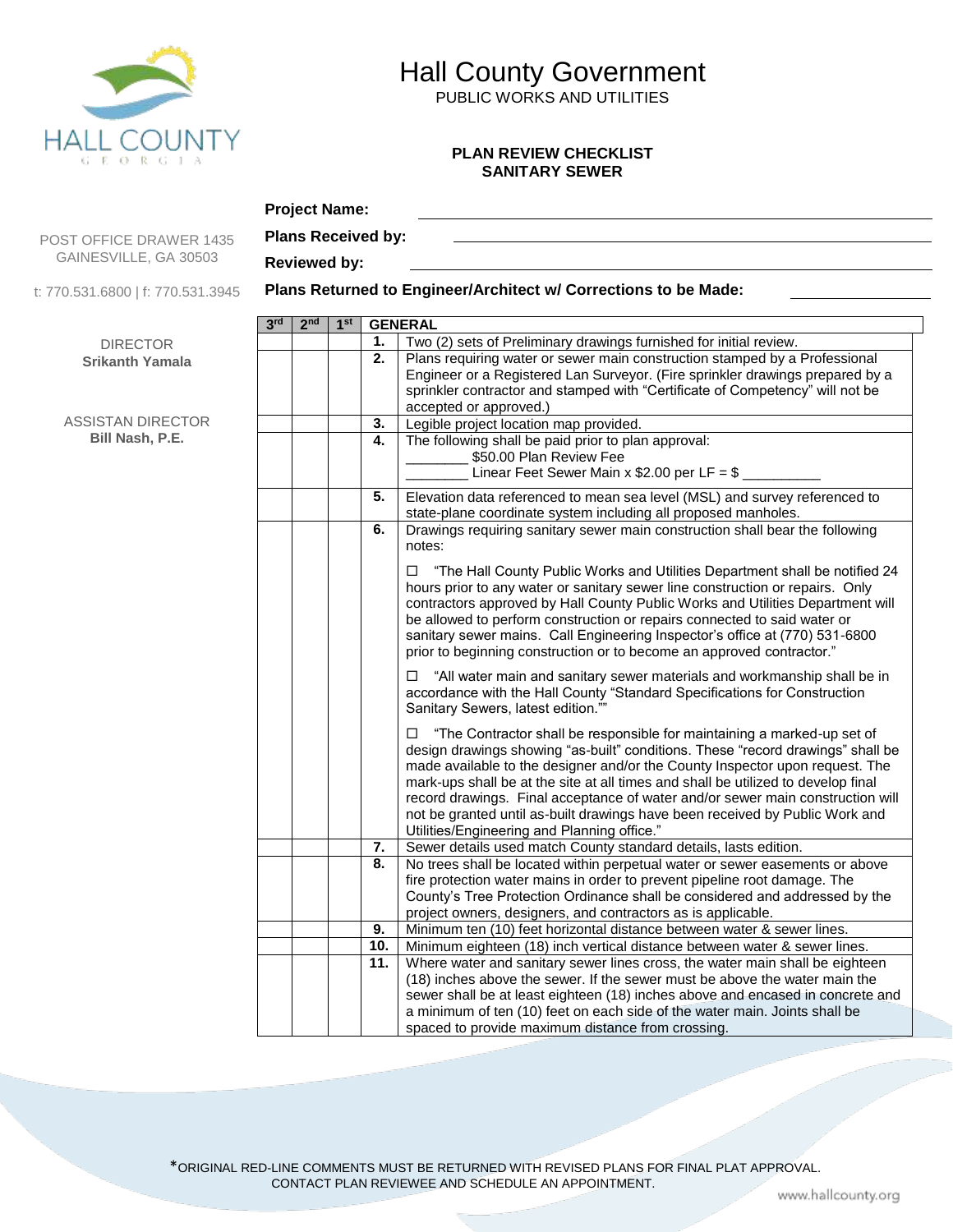

**3 rd 2**

 $2^{nd}$  | 1<sup>st</sup>

**st GENERAL (Cont.)**

## Hall County Government

PUBLIC WORKS AND UTILITIES

| GEORGIA                                          |                 |                 |                 | 12.          | Where water or sanitary sewer mains cross storm drains; minimum eighteen (18)<br>inch vertical separation shall be maintained.                                                                                                                                                                                                                                                                                                                                                                           |
|--------------------------------------------------|-----------------|-----------------|-----------------|--------------|----------------------------------------------------------------------------------------------------------------------------------------------------------------------------------------------------------------------------------------------------------------------------------------------------------------------------------------------------------------------------------------------------------------------------------------------------------------------------------------------------------|
| POST OFFICE DRAWER 1435<br>GAINESVILLE, GA 30503 |                 |                 |                 | 13.<br>14.   | Minimum cover over sewer lines shall be four (4) feet. Sewer mains sixteen (16)<br>inches and larger shall have a minimum of five (5) feet of cover.<br>Sanitary sewer shall be located outside of paved areas where practical. Locating<br>sanitary sewers in paved areas will only be allowed when no other alternative                                                                                                                                                                                |
| t: 770.531.6800   f: 770.531.3945                |                 |                 |                 |              | exists. Bore under existing roadways where possible to prevent pavement<br>damage.                                                                                                                                                                                                                                                                                                                                                                                                                       |
|                                                  | 3 <sup>rd</sup> | 2 <sub>nd</sub> | 1 <sup>st</sup> | <b>SEWER</b> |                                                                                                                                                                                                                                                                                                                                                                                                                                                                                                          |
| <b>DIRECTOR</b><br><b>Srikanth Yamala</b>        |                 |                 |                 | 1.           | A 30"-0" permanent, recorded, easement shall be required on all eight (8) inch<br>through eighteen (18) inch diameter sanitary sewers with up to 20'-0' of cover and<br>a 40"-0" permanent, recorded easement shall be required if cover is over 20'-0'. A<br>40"-0" permanent, recorded easement shall be required on all 24-inch diameter<br>sanitary sewers regardless of depth of cover. The sewer shall be on the<br>centerline of the easement and no buildings or other structures shall be built |
| <b>ASSISTAN DIRECTOR</b><br>Bill Nash, P.E.      |                 |                 |                 |              | within easements. Easements shall be shown on all plans including landscape<br>plan. All sanitary sewer easements shall be fully executed prior to plan approval.                                                                                                                                                                                                                                                                                                                                        |
|                                                  |                 |                 | 2.              |              | Developments requiring installation of public sewer mains within public right-of-<br>way shall be required to sign and record a "Facilities Dedication" form prior to plan<br>approval.                                                                                                                                                                                                                                                                                                                  |
|                                                  |                 |                 | 3.              |              | Proposed sanitary sewer flows shall be submitted prior to plan approval to<br>determine if all downstream wastewater facilities including wastewater treatment<br>plant, gravity sanitary sewer lines, and wastewater pumping stations shall have<br>adequate capacity for future wastewater flows from proposed development.                                                                                                                                                                            |
|                                                  |                 |                 | 4.              |              | All stream buffer encroachment variances shall be obtained from Georgia<br>Environmental Protection Division (E.P.D.) and/or U.S. Army Corps of Engineers<br>Permit prior to plan approval.                                                                                                                                                                                                                                                                                                              |
|                                                  |                 |                 | 5.              |              | Minimum slope for eight (8) inch and larger gravity sanitary sewer pipe shall be<br>0.5%, the maximum slope shall be 15.0%.                                                                                                                                                                                                                                                                                                                                                                              |
|                                                  |                 |                 | 6.              |              | Gravity sanitary sewer pipe material shall be SDR 26 PVC unless depth of cover<br>is 20' or greater, less than 4', or the sewer is to be laid in fill area. In these cases,<br>the pipe shall be ductile iron, Class 50 with Polybond Plus or Protecto 401 interior<br>coating.                                                                                                                                                                                                                          |
|                                                  |                 |                 | 7.              |              | Bedding for sanitary sewers shall be Class B or greater.                                                                                                                                                                                                                                                                                                                                                                                                                                                 |
|                                                  |                 |                 | 8.              |              | Sanitary sewer force mains shall be ductile iron pipe, Class 50 with Polybond Plus<br>or Protecto 401 interior coating.                                                                                                                                                                                                                                                                                                                                                                                  |
|                                                  |                 |                 | 9.              |              | Service lateral pipe material shall be SDR 26 PVC, as required.                                                                                                                                                                                                                                                                                                                                                                                                                                          |
|                                                  |                 |                 |                 | 10.          | Cleanouts shall be placed on all building service laterals at the point at which<br>County maintenance terminates. This point shall be the curb line, the property<br>lines, the right of way line, or the easement line as applicable. Cleanouts shall be<br>six (6) inch and have a brass cap. Use traffic-grade cleanouts when located<br>within pavement areas.                                                                                                                                      |
|                                                  |                 |                 |                 | 11.          | All service lines shall be connected to gravity sewer pipe if at all possible. If<br>connection to manhole is required, the invert of building service lines shall be<br>placed at or above the crown of the County sewer but not to exceed two (2) feet<br>above the crown of the County sewer.                                                                                                                                                                                                         |
|                                                  |                 |                 |                 | 12.          | The minimum diameter of sanitary sewer pipe shall be eight (8) inches with the<br>exception of building service laterals which may be six (6) inches.                                                                                                                                                                                                                                                                                                                                                    |
|                                                  |                 |                 |                 | 13.          | Manholes shall be placed at all changes in direction and grade of sanitary sewers.<br>Manholes shall be spaced such that the distance between manholes does not<br>exceed 350 feet. The minimum angle between lines entering and exiting a<br>manhole is 90°.                                                                                                                                                                                                                                            |
|                                                  |                 |                 |                 | 14.          | Outside drop connections shall be constructed at manholes on all influent sewers<br>where the invert elevation is greater than two (2) feet over the invert elevation of<br>the effluent sewer. Outside drops shall not exceed ten (10) feet. Slope of<br>incoming pipe into outside drop manhole may not exceed 10%.                                                                                                                                                                                    |